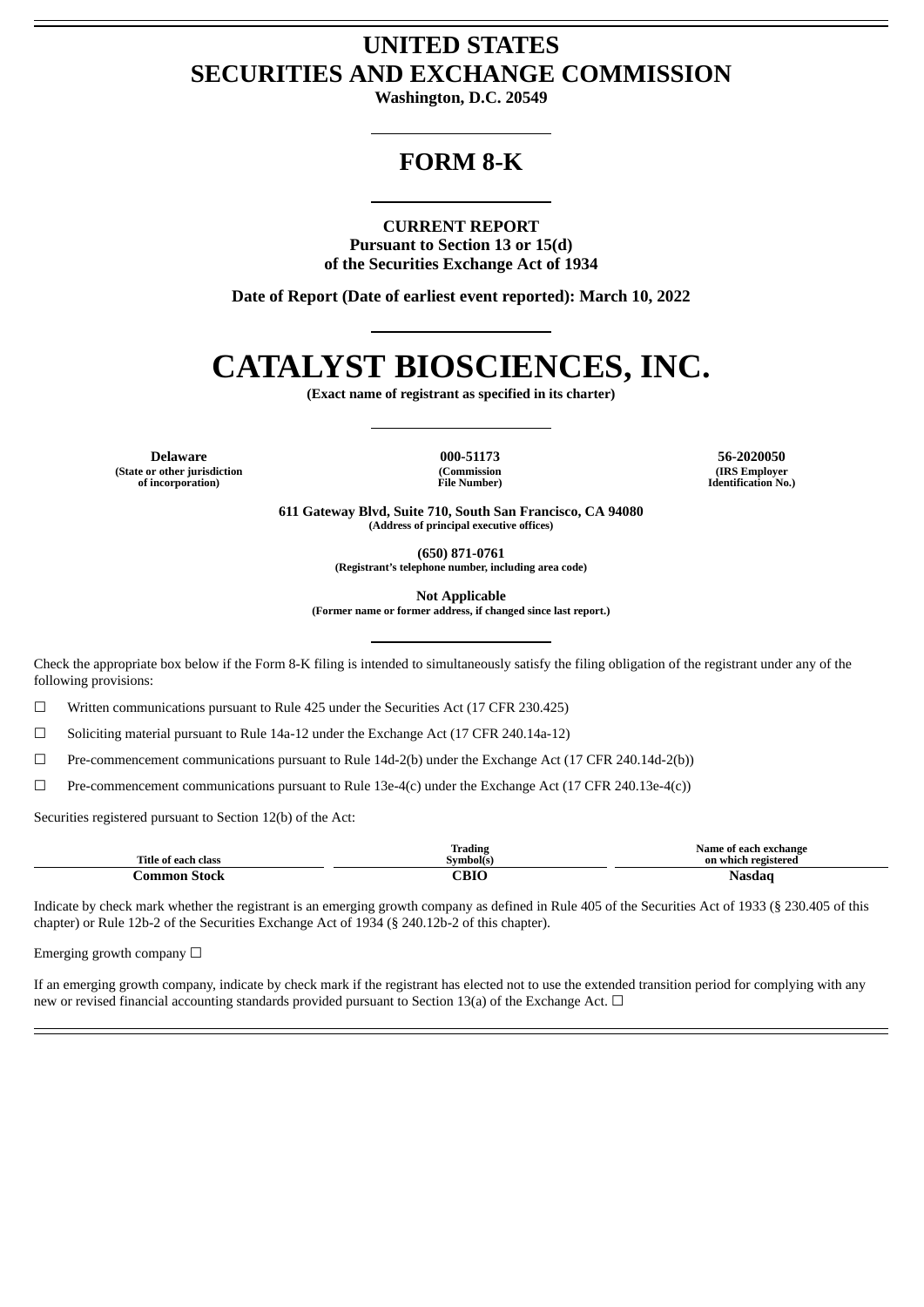# **Item 1.02 Termination of a Material Definitive Agreement.**

On March 10, 2022, Catalyst Biosciences, Inc. (the "Company") received written notice from Biogen International GmbH ("Biogen") that Biogen is terminating the License and Collaboration Agreement, dated December 18, 2019 (the "Biogen Agreement"). Pursuant to the term of the Biogen Agreement, termination is effective May 9, 2022. As a result of this termination, Biogen will no longer have a worldwide, exclusive, sublicensable license under certain of the Company's intellectual property to develop, manufacture and commercialize pegylated CB 2782 (CB 2782-PEG) and other products or compounds that target complement factor 3 for all uses, including the potential treatment of geographic atrophy (GA) associated dry age-related macular degeneration (dry AMD).

A summary of the material terms of the Biogen Agreement was included in the Company's Annual Report on Form 10-K filed on March 4, 2021, which is qualified in its entirety by reference to the full text of the Biogen Agreement (filed as Exhibit 10.17 to the Company's Annual Report on Form 10-K (File No. 000-51173) filed with the SEC on February 20, 2020).

# **Item 9.01 Financial Statements and Exhibits.**

(d) Exhibits

| <b>Exhibit</b><br>No. | <b>Description</b>                                                    |
|-----------------------|-----------------------------------------------------------------------|
| 99.1                  | Press Release of Catalyst Biosciences, Inc. dated March 15, 2022.     |
| 104                   | Cover Page Interactive Data File (formatted as Inline XBRL document). |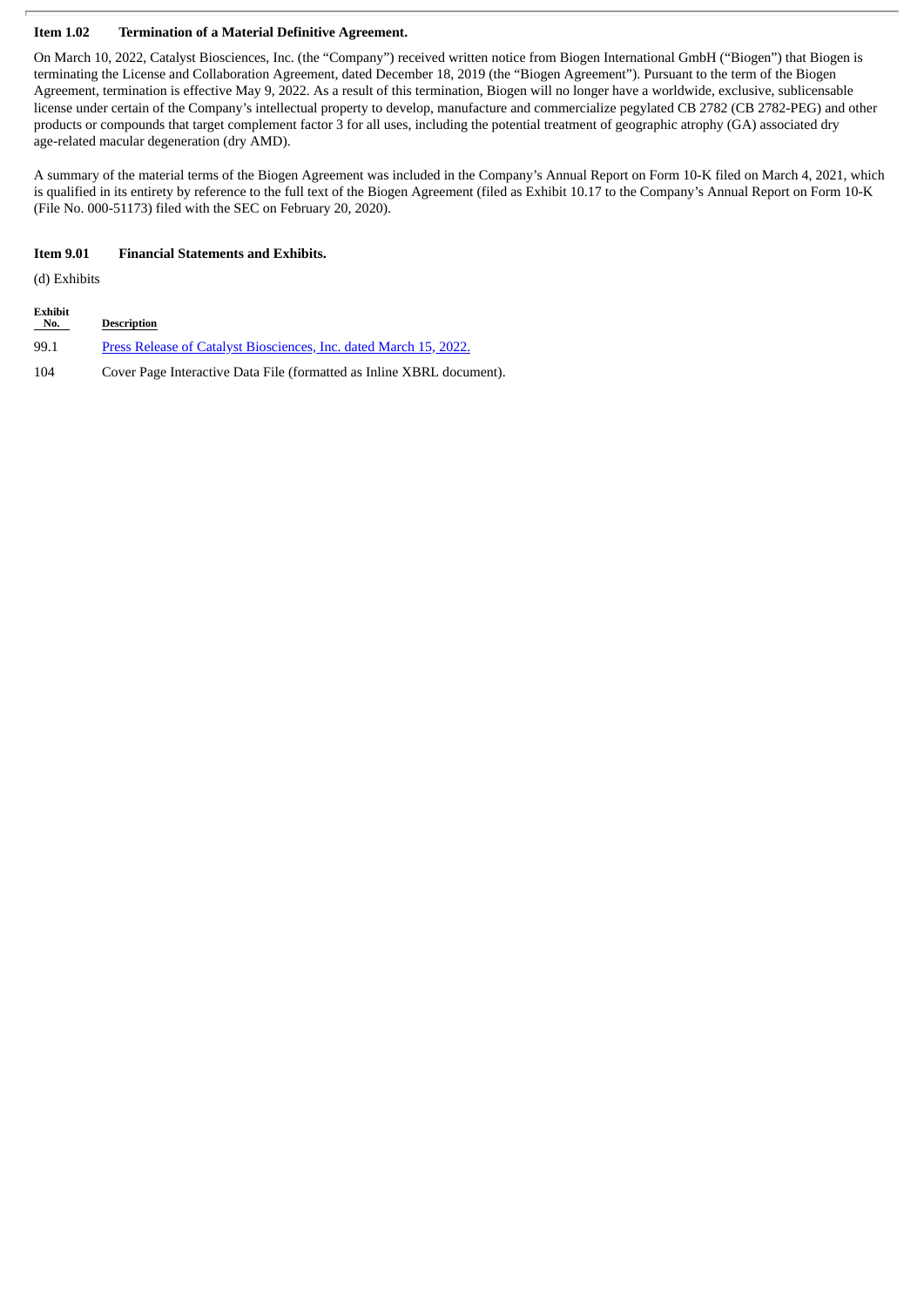**SIGNATURES**

Pursuant to the requirements of the Securities Exchange Act of 1934, the registrant has duly caused this report to be signed on its behalf by the undersigned hereunto duly authorized.

Date: March 15, 2022 /s/ Nassim Usman

# **CATALYST BIOSCIENCES, INC.**

Nassim Usman, Ph.D. President and Chief Executive Officer